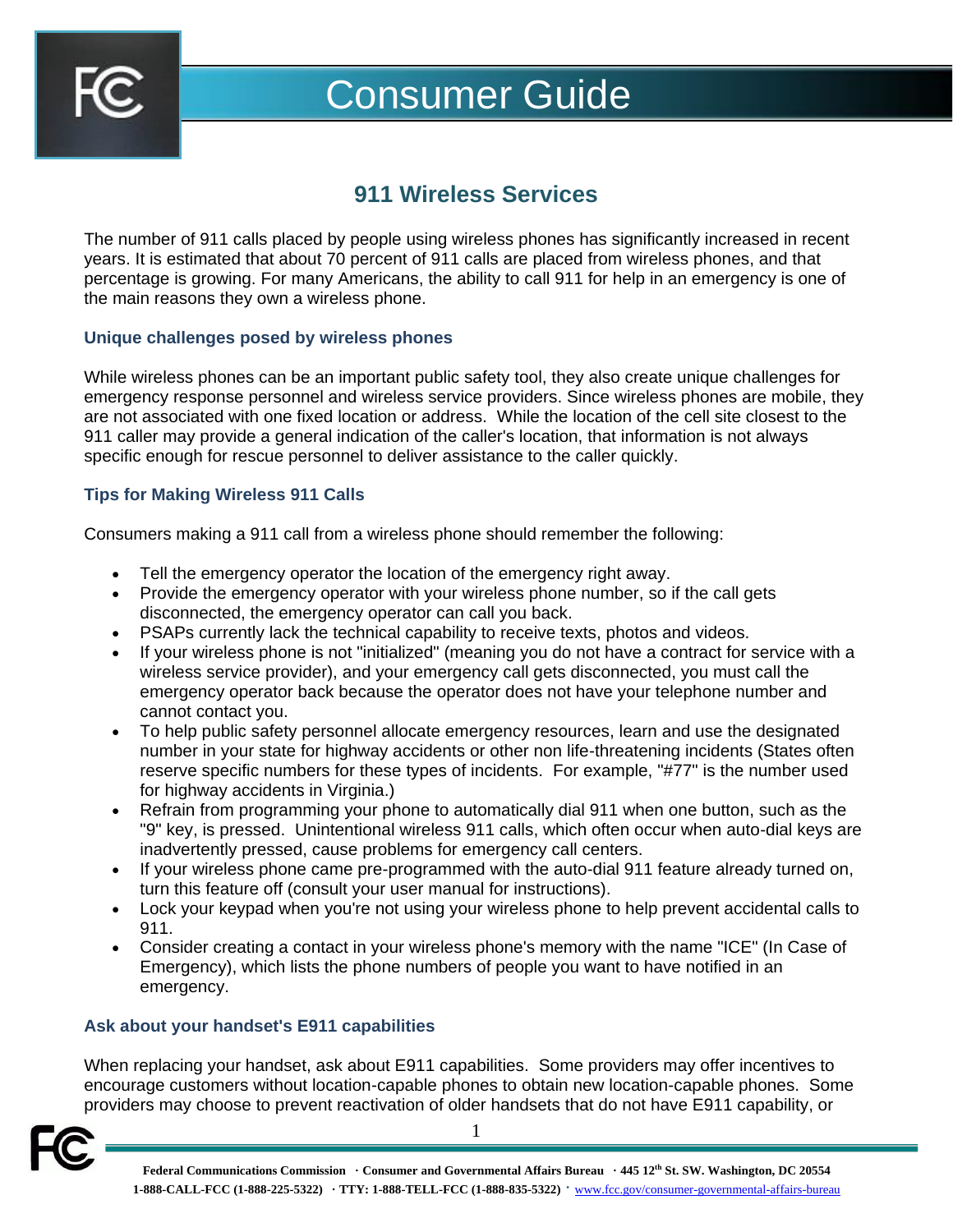they may adopt various other measures. If a provider declines to reactivate a handset that is not location-capable, the FCC still requires the provider to deliver a 911 call from that handset to the appropriate PSAP.

## **Wireless 911 rules**

As part of our efforts to improve public safety, the FCC has adopted rules aimed at improving the reliability of wireless 911 services and the accuracy of the location information transmitted with a wireless 911 call. The improvements help providing Public Safety Answering Points with meaningful, accurate location information from wireless 911 callers in order to dispatch local emergency responders to the correct location and to provide assistance to 911 callers more quickly.

The FCC's wireless 911 rules apply to all wireless licensees, broadband Personal Communications Service licensees and certain Specialized Mobile Radio licensees. Mobile Satellite Service providers, however, are currently excluded.

**The FCC's basic 911 rules** require wireless service providers to transmit all 911 calls to a PSAP, regardless of whether the caller subscribes to the provider's service or not.

**Phase I Enhanced 911 (E911) rules** require wireless service providers to provide the PSAP with the telephone number of the originator of a wireless 911 call and the location of the cell site or base station transmitting the call.

**Phase II E911 rules** require wireless service providers to provide more precise location information to PSAPs; specifically, the latitude and longitude of the caller. This information must be accurate to within 50 to 300 meters depending upon the type of location technology used.

The FCC recently required wireless carriers to provide more precise location information to PSAPs. As a result, wireless carriers will be required to comply with the FCC's location accuracy rules at either a county-based or PSAP-based geographic level. The new standards apply to outdoor measurements only, as indoor use poses unique obstacles.

#### **Compliance**

Wireless service providers are required to file with the FCC a list of counties, or portions of counties, that they seek to exclude from the location accuracy requirements. The FCC permits exclusions only where wireless carriers determine that providing location accuracy is limited, or technologically impossible, because of either heavy forestation or the inability to triangulate a caller's location. Wireless carriers must report any changes to their exclusion lists within 30 days of such changes. The exclusion lists and changes must be reported in the record of the FCC's docketed proceeding addressing location accuracy, PS Docket No. 07-114

[\(http://apps.fcc.gov/ecfs/proceeding/view?name=07-114\)](http://apps.fcc.gov/ecfs/proceeding/view?name=07-114), which is publicly available online.

# **Filing a complaint**

You have multiple options for filing a complaint with the FCC:

- File a complaint online at [https://consumercomplaints.fcc.gov](https://consumercomplaints.fcc.gov/)
- By phone: 1-888-CALL-FCC (1-888-225-5322); TTY: 1-888-TELL-FCC (1-888-835-5322); ASL: 1-844-432-2275
- By mail (please include your name, address, contact information and as much detail about your complaint as possible):